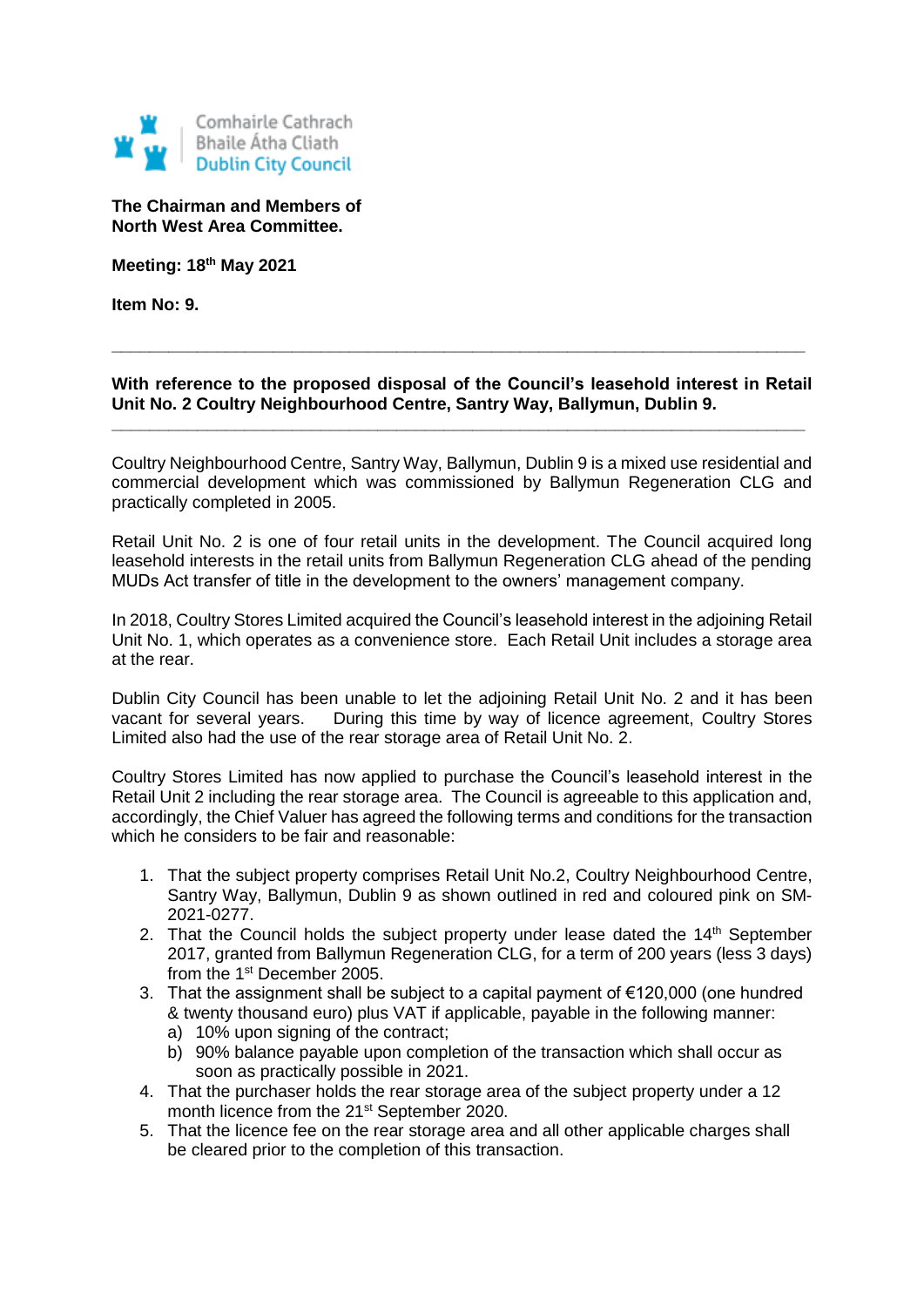- 6. That the purchaser shall sign and return all necessary documents within in the time period specified by the Council's Law Agent.
- 7. That the purchaser shall be liable for any VAT and Stamp Duty liability arising from this transaction.
- 8. That each party shall be responsible for their own costs and fees in this matter.

No agreement enforceable at law is created or is intended to be created until exchange of contracts has taken place.

**Paul Clegg Executive Manager**